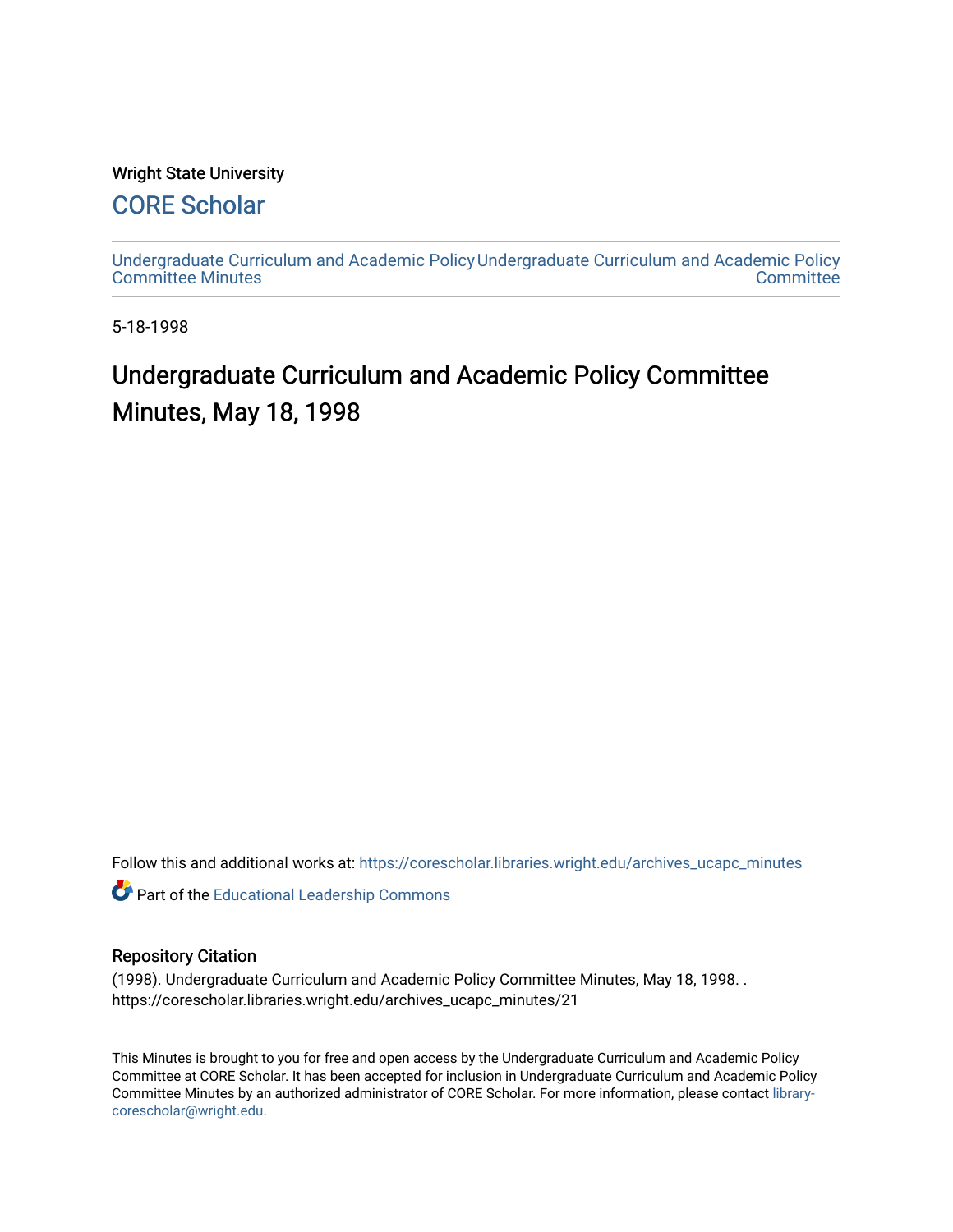# **Undergraduate Curriculum and Academic Policy Committee**

# **Minutes of May 18, 1998 Meeting**

**Present:** Beth Basista, Myrna Gifford, Carol Holdcraft, Joe Law, Jan Maxwell, Anne Runyan, Tom Sav, Joe Slater, Donald Swanson, Tim Wood.

**Approved Minutes** of April 27, 1998 UCAPC meeting.

### **Course Modification (M) and Inventory (I) Requests**

COSM: Approved EH 467 (M - resubmission) & EH 469 (I).

SOM: Approved Pharmacology 495 (I) & Pharmacology 499 (I).

#### **New Undergraduate Major Program Proposals**

**B.A. in English - concentration in English with an emphasis in Language Arts Education.** The committee initially began its review of the proposal at its April 9 meeting. The new interdisciplinary program is designed to accommodate the new state licensure requirements and replaces the current "English with Certification" option. After further discussion the proposed program was approved.

**B.A. in ENGLISH**

**Concentration in English with an Emphasis in Language Arts Education**

#### **OBJECTIVE**

In order to accommodate new state licensure requirements, the College of Liberal Arts has developed this interdisciplinary degree program for prospective high school teachers. The program replaces the current "English with Certification" option with a new concentration in the English B.A. This undergraduate program prepares students to enter the new Professional Educators Program (PEP) M.Ed. in the College of Education and Human Services. Graduates of both this BA in English (Language Arts Education) and the PEP graduate degree are eligible to apply for a teaching license in Integrated Social Science.

The program meets all requirements of Ohio's "Teacher Preparation Program Approval Standards for Programs Leading to the Adolescence and Young Adult License in Integrated Language Arts" with course work from English, Communication, and Education.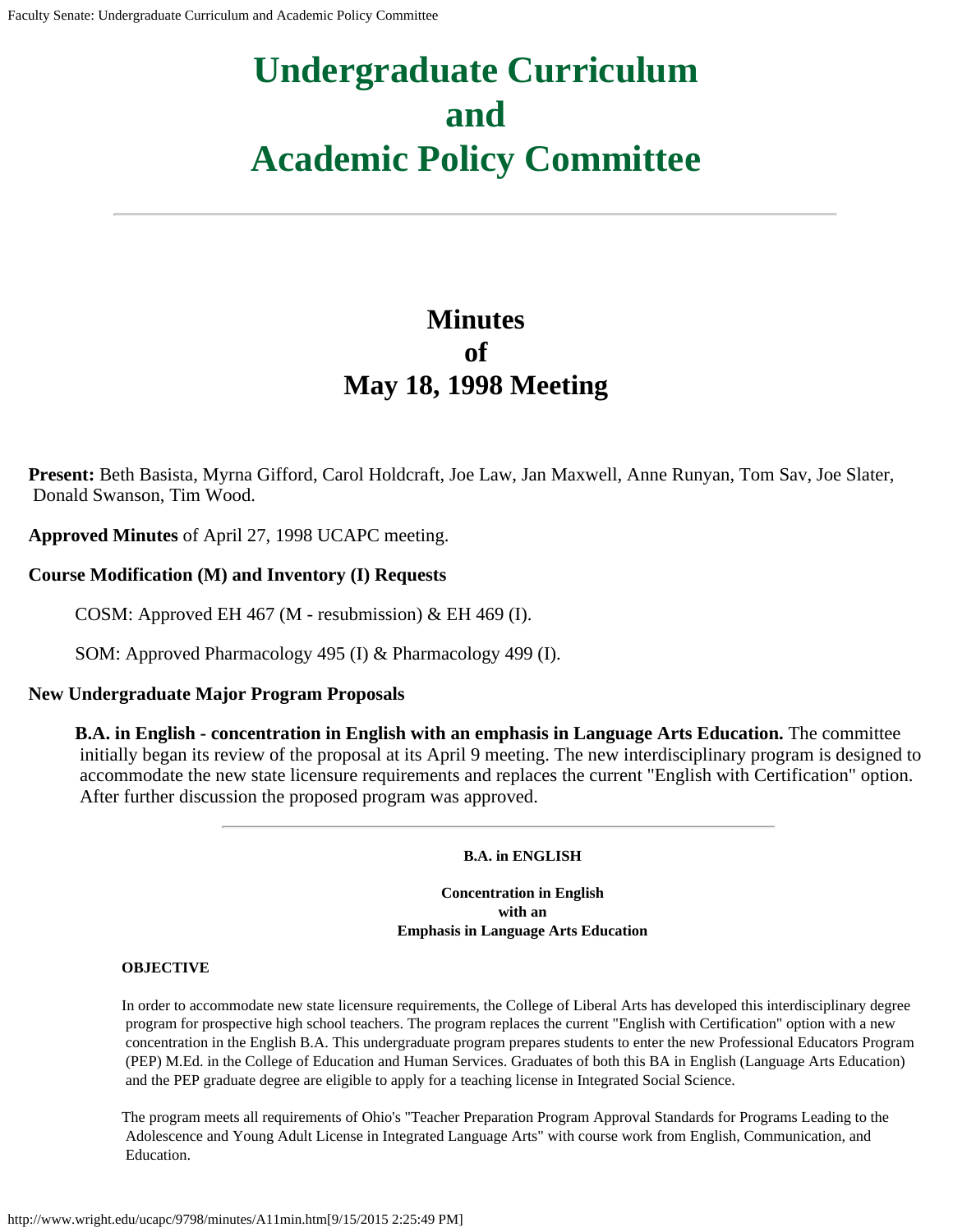#### **CREDIT HOURS**

192 total hours includes General Education, Liberal Arts language and research methods, 56 hours in English, 14 hours in Communication, and 15 hours in Education.

#### **STUDENT PERFORMANCE**

To enter this undergraduate major students must fulfill the minimum requirements for the College of Liberal Arts: a 2.0 gpa with at least 24 hours completed including ENG 101 and 102 (C or better grades in both), HST 101, and two other GE courses.

Completion of this B.A. in English with an Emphasis in Language Arts Education provides the curricular prerequisites for--but does not guarantee admission to--the PEP M.Ed. program.

#### **PREREQUISITES**

No required course in the program has a prerequisite course that is not also required in the program.

#### **RESOURCES**

Because this major replaces existing programs in Liberal Arts and in Education and Human Services, no new resources are needed.

#### **ADMINISTRATION**

The program will be housed in the Department of English Language and Literatures with input from both the Department of Communication and the College of Education and Human Services.

#### **IMPLEMENTATION** Fall 1998.

**B.A. in Social Science Education.** The committee initially began its review of the proposal at its April 9 meeting. The new interdisciplinary program is designed to accommodate the new state licensure requirements and replaces the current History Education and Social Science Studies Comprehensive program. It was noted that the total graduation hours should probably total 192-196 instead of 192 to 204 hours depending upon the foreign language and elective hours required of individual students. With this correction, the proposed program was approved.

#### **B.A. in SOCIAL SCIENCE EDUCATION**

#### **OBJECTIVE**

In order to accommodate new state licensure requirements, the College of Liberal Arts has developed this interdisciplinary degree program for prospective high school teachers. The program replaces the current History Education and Social Studies Comprehensive majors in the College of Education and Human Services. This undergraduate program prepares students to enter the new Professional Educators Program (PEP) M.Ed. in the College of Education and Human Services. Graduates of both this BA in Social Science Education and the PEP graduate degree are eligible to apply for a teaching license in Integrated Social Science.

The program meets all content knowledge and skill development requirements of *Social Studies: Ohio's Model Competency-Based Program*, offering required course work from History, Geography, Political Science, Sociology, Psychology, Economics, and Education.

#### **CREDIT HOURS**

192-204 total hours includes General Education, Liberal Arts language and research methods, 95 hours in major content

courses from the six participating social science departments, and 15 hours in Education.

#### **STUDENT PERFORMANCE**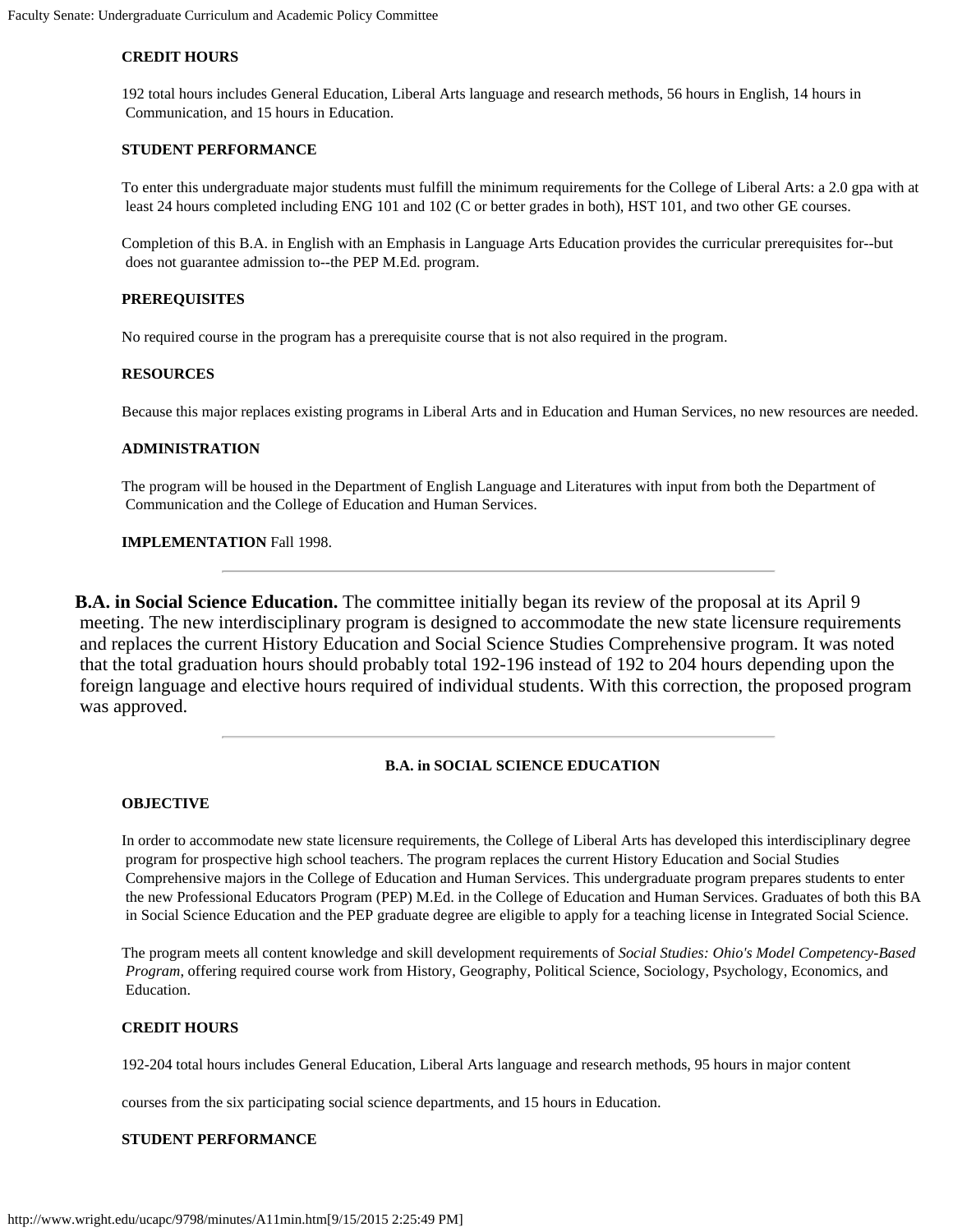To enter this undergraduate major students must fulfill the minimum requirements for the College of Liberal Arts: a 2.0 gpa with at least 24 hours completed including ENG 101 and 102 (C or better grades in both), HST 101, and two other GE courses.

Completion of this B.A. in Social Science Education provides the curricular prerequisites for--but does not guarantee admission to- -the PEP M.Ed. program.

#### **PREREQUISITES**

No required course in the program has a prerequisite course that is not also required in the program.

#### **RESOURCES**

Because this major replaces existing programs in Liberal Arts and in Education and Human Services, no new resources are needed.

#### **ADMINISTRATION**

The Liberal Arts Dean's Office will coordinate administrative and advising functions, and a program committee made of faculty from the participating departments and from the College of Education and Human Services will provide curricular oversight.

**IMPLEMENTATION** Fall 1998.

#### **New Undergraduate Minor Program Proposals**

**Minor in Computing and Information Technology.** The minor is designed to satisfy the needs for intelligent and responsible application of computing and information technologies for majors which do not have Computer Science or Computing Engineering as their fundamental orientation. Following discussion of the capstone course component of the minor, the program proposal was approved.

**Minor in Computing and Information Technology (CIT)**

#### **Objective**

The objective of the CIT minor is to satisfy the needs for the intelligent and responsible application of computing and information technologies to majors in fields which would not have Computer Science or Computing Engineering as their fundamental and exclusive basic orientation, such as Accountancy where it will be first implemented. Students in this minor would benefit from the applications of modern computing and information technology practices to their major field of interest in areas such as programming for problem solving, object-oriented methodologies, networking and database client-server applications.

#### **Credit hours**

A total of 27 quarter hours in areas represented by seven courses in six areas (literacy, problem solving programming, object orientation, networking, client-server database, applications) with alternative sequences allows sufficient flexibility for choices at three levels in order to satisfy the different needs and mathematical sophistication of the students.

#### **Student Performance**

Students are expected to have a 2.5 GPA in their major at the time of admission. All courses in the minor are graded. Students are expected to maintain at least a "C" average in the minor and will not be designated as having received the minor at graduation if such average is not reached upon completion of their approved Program of Study. Any exceptions will require a petition to the Computer Science and Engineering department.

#### **Coordination**

The department of Computer Science and Engineering department will administer the minor program in cooperation with the department of Accountancy. Close consultation will continue with the department of Accountancy and will be established with any other departments which may want to avail themselves of this minor.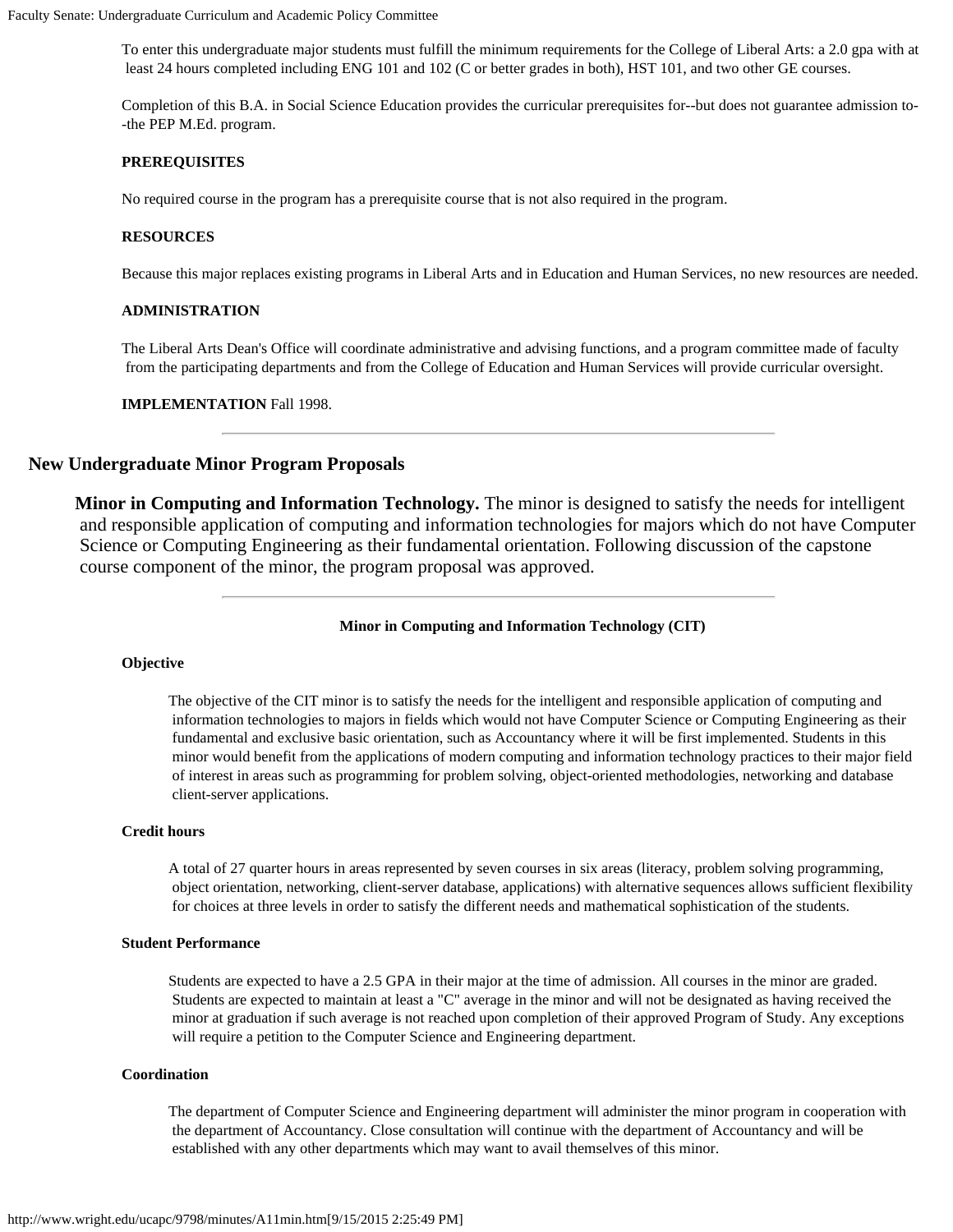#### **Prerequisites**

The courses and sequences proposed are all self-contained in prerequisites and, if taken in the right order, all provide the prerequisites required.

#### **Resources**

All courses, hardware, and software resources are part of existing offerings and upgrades are driven by other courses and requirements which are already in place.

**Implementation** Fall 1998

**Minor in Management Information Systems.** By providing knowledge of management information systems and its applications and hands-on experience with computer technology, the minor is designed to complement a student's major area of study in the College of Business. Questions arose regarding the lower 21 hour requirement for the MIS minor compared to the 27 hour requirement for computing and information technology. It was noted that the COBA is on a 3 credit hour base for its course offerings and the CECS is on a 4 credit hour base. Thus, both minors could require the same number of courses, but produce different total credit hour requirements.

#### **MINOR IN MANAGEMENT INFORMATION SYSTEMS**

The Management Information Systems minor provides an opportunity for College of Business students to enhance their information systems skills and better prepare them for working in today's high technology environment. The coursework selected for the Management Information Systems minor was designed to achieve the following objectives:

- To provide students with a solid introduction to the central concepts and tools needed to understand the analysis, design and management of business information systems in organizations.
- To give students flexibility in choosing courses that correspond with respective majors.
- To provide a knowledge base which can be adapted to the rapidly changing world of information technology.

College of Business majors may earn a minor in Management Information Systems, in addition to their major, by completing the 12 hours of required course work and 9 hours of elective course work. Students who complete the 21 hours of required and elective course work, with a 2.0 or higher average, will receive the designation of "Minor in Management Information Systems" on their transcript when they graduate. College of Business students may apply for admission to the Management Information Systems minor when they have been admitted to the College of Business, and earned junior status (90 hours).

The Management Information Systems minor is self-contained and assumes essentially no prior experiences with computers or systems. It is designed to complement a student's primary career field in business by providing knowledge of MIS and its applications and hands-on experience with computer technology.

Required courses include MIS 321 Systems Analysis Methodologies, MIS 322 Systems Design and Implementation, MIS 410 Business Database Processing, and MIS 420 Data Communications, Networks and Distributed Processing. The minor electives include computer programming, personal computer networks, project management of information systems, and decision support systems. Students may also choose applications of information systems in their field such as accounting systems, marketing research, or applied econometrics.

#### **General Education Program Proposals**

#### **Diversity in General Education: Recommendations of the Committee on Diversity in the Curriculum.** At

 the invitation of the committee, Bill Rickert, Dean, COLA and Chair, Committee on Diversity in the Curriculum presented an overview of the recommendations and addressed questions from the committee. The recommendations were previously distributed to all faculty, deans, and staff and have been made available to all on the UCAPC web site. They were previously submitted to the Faculty Executive Committee and the Faculty Senate for review and to the Provost for review by that office and the council of deans. In addition they are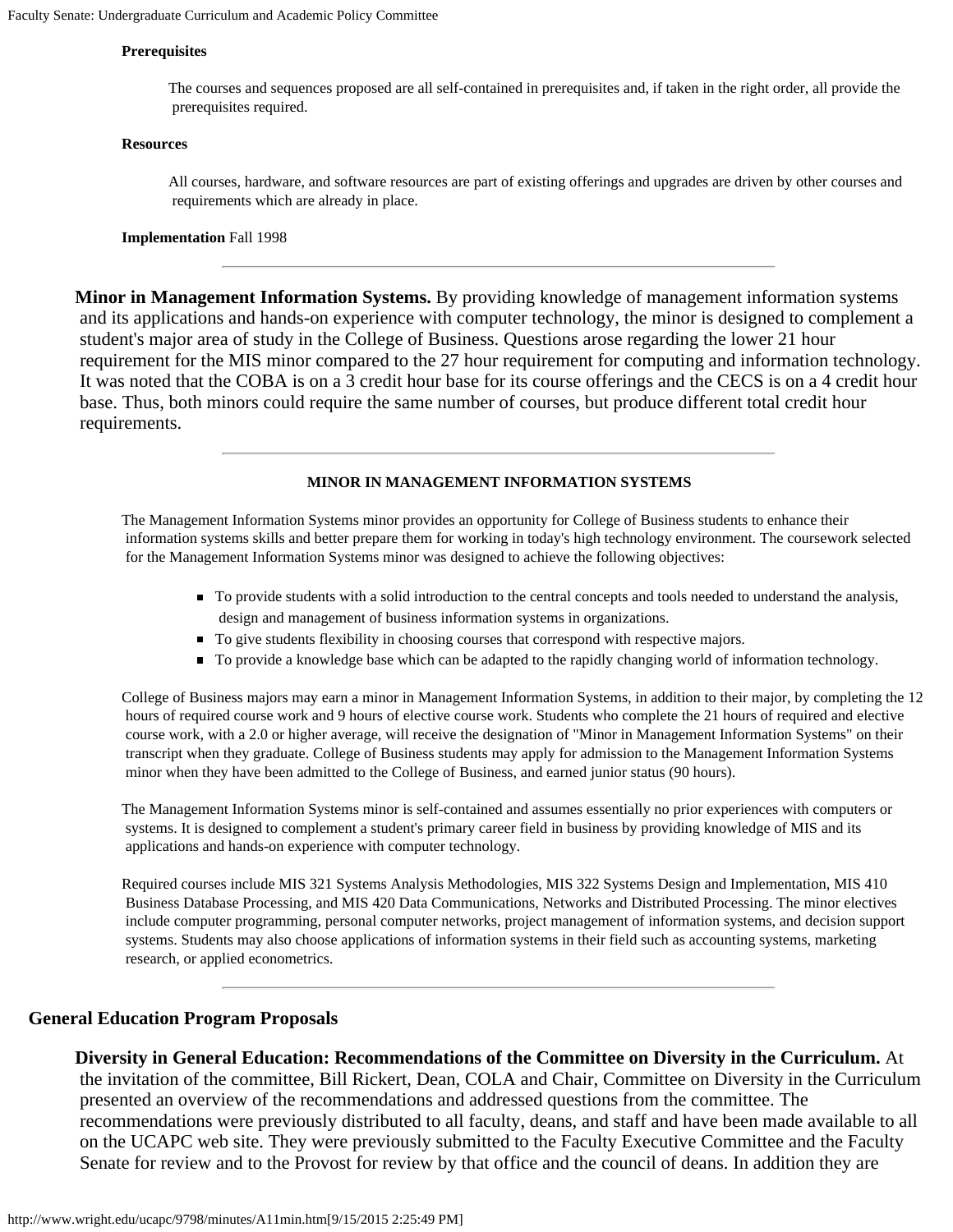presently under consideration by the General Education Oversight and Assessment Committee. A history of the developments underlying the current recommendations as such dates back to the 1992-94 General Education Task Force and subsequent proposals and work in 1995, 1996, and 1997 was sent to the university community via e-mail. Similarly, the UCAPC has discussed the various stages of development regarding the current recommendations throughout the academic year. After much discussion at the present meeting, the committee felt that the recommendations could be implemented in the Fall 1999 and possibly earlier and voted to approve the recommendations for implementation of Diversity in General Education.

> **The Diversity in General Education Proposal as previously distributed to the university community is available at [www.wright.edu/admin/uucapc/diverse/diverse.htm](http://www.wright.edu/admin/uucapc/diverse/diverse.htm)**

**General Education Standing Sub-Committee.** In previous meetings the UCAPC discussed the need for the creation of a General Education Committee as a standing subcommittee to UCAPC. The GEC would have responsibility for recommending action and policy to the UCAPC for the General Education Program. Creation of the committee also addresses the need for a faculty member serving as a director of the GE Program. A draft proposal for an amendment to the Faculty Constitution and Bylaws was to be taken under final consideration at the present UCAPC meeting and was previously submitted to the Faculty Executive Committee on May 15. The FEC decided that the proposal would not be presented to the Faculty Senate for consideration at this time. The UCAPC in consultation with the FEC may wish to revisit the proposal at some future date.

#### **General Education Committee**

A General Education Committee (GEC) will serve as a standing subcommittee of the Undergraduate Curriculum and Academic Policy Committee (UCAPC). The GEC will have responsibility for recommending action to the UCAPC for the General Education Program, including responsibility for the following areas:

- a. General education course additions, modifications, and course substitutions.
- b. General education curriculum requirements.
- c. General education policy.

and other general education curriculum and policy matters referred to the GEC by the UCAPC.

The members of the General Education Committee shall be appointed by the UCAPC. The GEC shall be comprised of representatives from each college or school and the colleges of Liberal Arts and Science and Mathematics shall have at least two representatives. The director of the Writing Across the Curriculum Program and the university division (or their designees) shall be non-voting members of the committee. A non-voting, undergraduate student representative shall be selected by Student Government.

The chair of the GEC shall be the Director of the General Education Program, a faculty member with broad experience in the General Education Program, and may have responsibilities for General Education assessment as well as its integration with undergraduate major program assessments.

**The committee scheduled its next and final meeting of the 1997-98 academic year for Tuesday, June 9, 1998, 11:00 a.m. in 032 Rike Hall.**

**The committee decided that at its final meeting it will ONLY CONSIDER Course Modification and Inventory Requests from colleges and schools. It WILL NOT CONSIDER any additional proposals for undergraduate program modifications, new programs, new policies, or policy changes.**